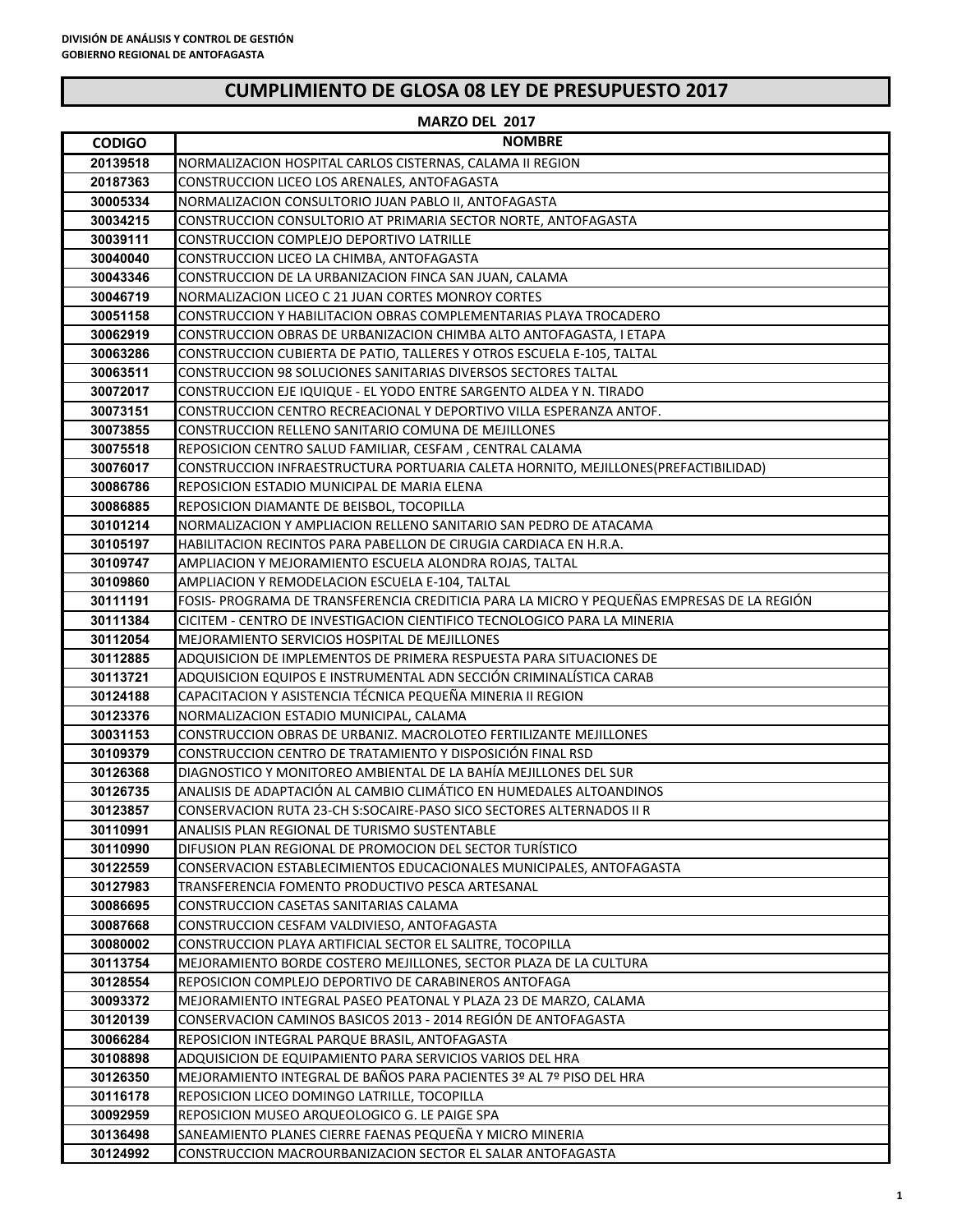| <b>MARZO DEL 2017</b> |                                                                                                                      |  |
|-----------------------|----------------------------------------------------------------------------------------------------------------------|--|
| <b>CODIGO</b>         | <b>NOMBRE</b>                                                                                                        |  |
| 30100127              | REPOSICION Y RELOCALIZACION LICEO POLITECNICO C-30 S P. DE ATACAMA                                                   |  |
| 30108901              | REPOSICION Y ADQUISICION DE EQUIPOS Y EQUIPAMIENTOS PARA LABORATORIO HRA.                                            |  |
| 2401001               | <b>ACTIVIDADES CULTURALES</b>                                                                                        |  |
| 2401003               | <b>ACTIVIDADES DEPORTIVAS</b>                                                                                        |  |
| 2401005               | ACTIVIDADES DE SEGURIDAD CIUDADANA                                                                                   |  |
| 2403001               | MUNICIPALIDADES-ACTIVIDADES CULTURALES                                                                               |  |
| 2403003               | MUNICIPALIDADES-ACTIVIDADES DEPORTIVAS                                                                               |  |
| 2403005               | MUNICPALIDADES-ACTIVIDADES DE SEGURIDAD CIUDADANA                                                                    |  |
| 2403011               | OTRAS ENTIDADES PUBLICAS-ACTIVIDADES CULTURALES                                                                      |  |
| 2403013               | OTRAS ENTIDADES PUBLICAS-ACTIVIDADES DEPORTIVAS                                                                      |  |
| 2403015               | OTRAS ENTIDADES PUBLICAS-ACTIVIDADES DE SEGURIDAD CIUDADANA                                                          |  |
| 3301010               | APLICACIÓN LETRA A) ART. 4º TRANSITORIO LEY Nº 20.378 (MICRO)                                                        |  |
| 30086335              | REPOSICION CALETA DE PESCADORES ANTOFAGASTA                                                                          |  |
| 30107946              | CONSTRUCCION PASEO PEATONAL M.A.MATTA, ANTOFAGASTA                                                                   |  |
| 30116088              | AMPLIACION URBANIZACION SECTORES VARIOS SAN PEDRO DE ATACAMA                                                         |  |
| 30124621              | REPOSICION A.VERDES Y CIRCULACIONES PEATONALES CALLE A.MOOCK G.VIA                                                   |  |
| 30125104              | MEJORAMIENTO EJE BALMACEDA CALAMA, II ETAPA                                                                          |  |
| 30126093              | REPOSICION Y AMPLIACION RED ELECTRICO HRA.                                                                           |  |
| 30126588              | CONSTRUCCION COMPLEJO DEPORTIVO ESCOLAR CORVALLIS                                                                    |  |
| 30129640              | HABILITACION PLAZA Y AREAS RECREATIVAS U.V R.SCHNEIDER, ANTOFAGASTA                                                  |  |
| 30277722              | CONSERVACION RUTA B-355 REGION DE ANTOFAGASTA 2014-2015                                                              |  |
| 30108045              | REPOSICION JARDIN INFANTIL DE TOCONAO COMUNA DE S.P.A                                                                |  |
| 30237072              | CONSTRUCCION JARDIN INFANTIL LICKANANTAY SAN PEDRO DE ATACAM                                                         |  |
| 02-0002               | REPOSICION VEHICULOS MUNICIPALES, TOCOPILLA                                                                          |  |
| 30137744              | ADQUISICION MAQUINARIA INVERNAL REGION DE ANTOFAGASTA                                                                |  |
| 30167472              | CONSTRUCCION RELLENO SANITARIO, COMUNA DE SIERRA GORDA                                                               |  |
| 30182775              | REPOSICION DE TOMOGRAFO AXIAL COMPUTARIZADO (TC) EN HRA                                                              |  |
| 30215822<br>30277737  | CONSERVACION VIAS URBANAS DIVERSOS SECTORES DE MEJILLONES<br>CONSERVACION RED VIAL REGIÓN DE ANTOFAGASTA 2014 - 2015 |  |
| 30280622              | ADQUISICION MOBILIARIO URBANO Y JUEGOS INFANTILES, MEJILLONES                                                        |  |
| 30291433              | ADQUISICION CARRO BOMBA, PARA COMUNA SAN PEDRO DE ATACAMA                                                            |  |
| 30296472              | ADQUISICION RED METEOROLOGICA DE EMERGENCIA                                                                          |  |
| 30302922              | REPOSICION DE CALDERA EN HOSPITAL DE CALAMA                                                                          |  |
| 30305323              | TRANSFERENCIA DIPLOMADO EN TEMAS DE CIENCIA, TECNOLOGÍA E INNOVACIÓN                                                 |  |
| 30305475              | TRANSFERENCIA PROGRAMA DE FORTALECIMIENTO TECNOLÓGICO PARA LA INDUSTRIA                                              |  |
| 30305478              | TRANSFERENCIA PROGRAMA DE ACTIVACIÓN DE PROYECTOS INNOVACIÓN                                                         |  |
| 30305573              | TRANSFERENCIA APOYO A INVESTIGACIÓN APLICADA AL DESARROLLO INNOVADOR                                                 |  |
| 30305574              | TRANSFERENCIA PROGRAMAS REGIONALES BECAS DE FORMACION Y CERTIFICACION                                                |  |
| 30305622              | REPOSICION SEÑALETICA VIAL DE LA COMUNA DE TOCOPILLA                                                                 |  |
| 30306425              | CONSTRUCCION PARADEROS URBANOS, COMUNA DE TOCOPILLA                                                                  |  |
| 30307772              | TRANSFERENCIA CONVOCATORIA PROYECTOS DE INNOVACION AGRARIA                                                           |  |
| 30307777              | CONSERVACION VIAS URBANAS DIVERSOS SECTORES 2014 ANTOFAGASTA                                                         |  |
| 30319422              | CAPACITACION CENTRO DE PILOTAJE DESIERTO DE ATACAMA                                                                  |  |
| 30319925              | TRANSFERENCIA SISTEMA DE INFORMACIÓN GEOESPACIAL PARA LA COMPETITIVIDAD                                              |  |
| 30320072              | TRANSFERENCIA PAQUETE TECNOLOGICO PASIVOS SEGUNDA REGION                                                             |  |
| 30320122              | TRANSFERENCIA ESTUDIO DE ING. PARA LA REMEDIACION DE SITIOS TALTAL                                                   |  |
| 30320172              | TRANSFERENCIA PLANTA PILOTO MOVIL PARA LA RECUPERACION DE COBRE Y ORO                                                |  |
| 30320272              | TRANSFERENCIA COMUNIDADES ENERGETICAMENTE SOSTENIBLES                                                                |  |
| 30320323              | TRANSFERENCIA SUSTENT. PATRIMONIAL E INDUSTRIA TURISTICA DEL ALTO LOA                                                |  |
| 30320522              | TRANSFERENCIA ESCALAMIENTO PILOTO DE LA PRODUCCIÓN DE ASTAXANTINA                                                    |  |
| 30320823              | TRANSFERENCIA SISTEMA SOLAR PARA CULTIVO TECNIFICADO EN EL DESIERTO                                                  |  |
| 30320873              | CAPACITACION FORTALECIMIENTO POSTGRADO CIENCIAS ACUÁTICAS UA                                                         |  |
| 30320922              | TRANSFERENCIA OBSERVATORIO DE EDUCACIÓN PARA LA INNOVACIÓN                                                           |  |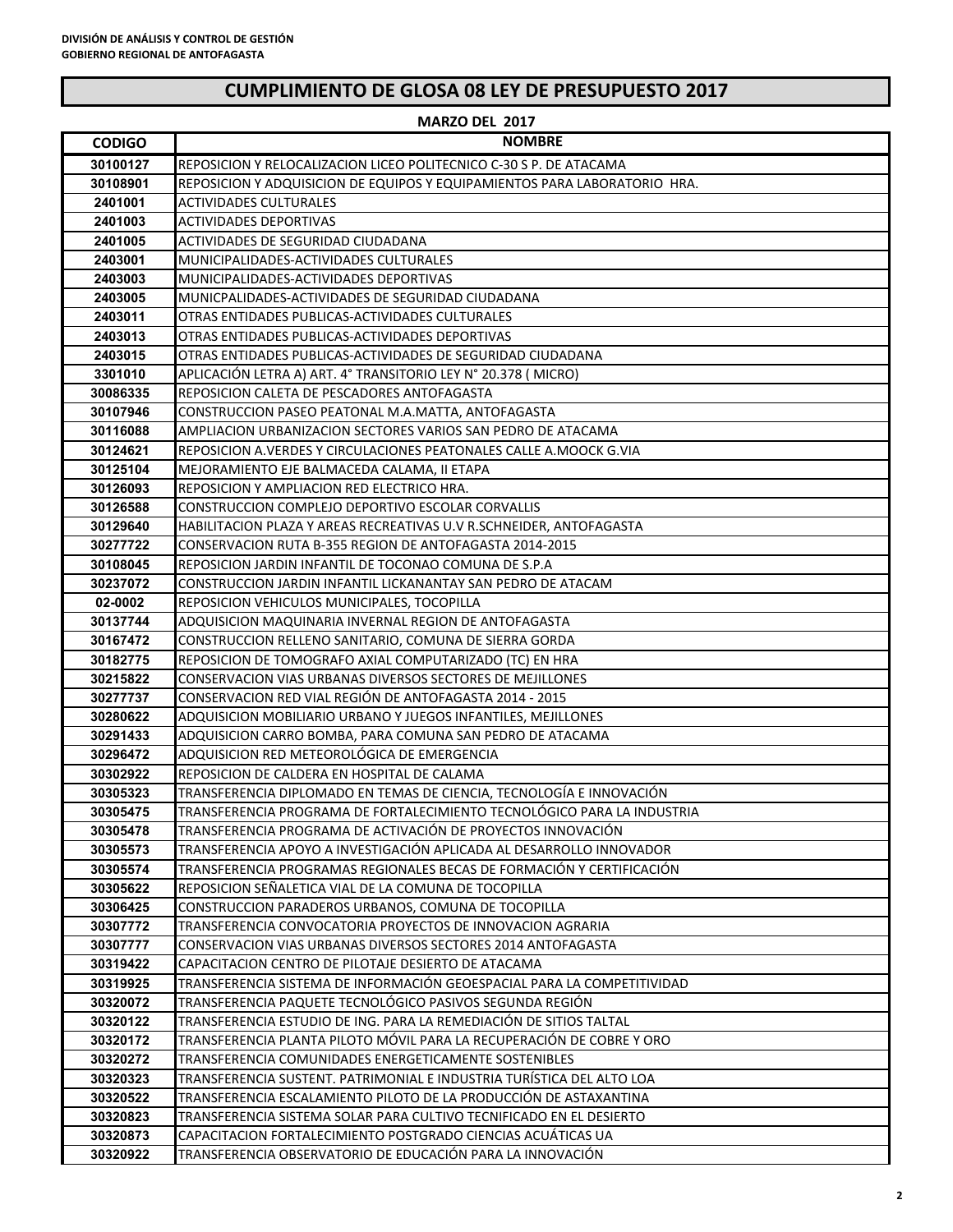|                     | MARZO DEL 2017                                                                                                                    |
|---------------------|-----------------------------------------------------------------------------------------------------------------------------------|
| <b>CODIGO</b>       | <b>NOMBRE</b>                                                                                                                     |
| 30321072            | CAPACITACION CENTRO REGIONAL DE ASTROINGENIERÍA                                                                                   |
| 30323272            | REPOSICION DE EQUIPOS PARA SERVICIOS DE APOYO DIAGNOSTICO EN HRA                                                                  |
| 30329224            | ADQUISICION EQUIPOS LABORAT AUDIOLOG VOZ Y HABLA FONOAUDIOLOGIA UA                                                                |
| 30333772            | CONSERVACION PLURIANUAL DE VIAS URBANAS, REGION DE ANTOFAGASTA                                                                    |
| 30351290            | ADQUISICION PLANTA DE TRATAMIENTO DE AGUA POTABLE RIO GRANDE S.P.A.                                                               |
| 30359875            | DIAGNOSTICO DE RIESGO AMBIENTAL, REGIÓN DE ANTOFAGASTA                                                                            |
| 30350989            | DIAGNOSTICO PMDT COSTA SUR EN COMUNA DE TALTAL                                                                                    |
| 30351076            | DIAGNOSTICO PMDT NORTE ALTO ANDINO (ALTO EL LOA Y OLLAGUE)                                                                        |
| 30130919            | DIAGNOSTICO DEL CAUDAL AMBIENTAL DEL RIO LOA, REGION DE ANTOFAGASTA                                                               |
| 30130966            | DIAGNOSTICO Y CONSERVACION DE FLORA COSTERA, REGION DE ANTOFAGASTA                                                                |
| 30130908            | ANALISIS DE RIESGO AMBIENTAL EN BAHIA SAN JORGE ANTOFAGASTA                                                                       |
| 30130937            | DIAGNOSTICO Y MONITOREO AMBIENTAL DE LA BAHIA ALGODONALES TOCOPILLA                                                               |
| 30303572            | CONTROL INTEGRADO Y MANEJO DE LA MALEZA MOSTAZA NEGRA, CALAMA                                                                     |
| 30101628            | RESTAURACION TEATRO METRO, MARIA ELENA                                                                                            |
| 30137533            | REPOSICION JARDIN INFANTIL COMUNA MARIA ELENA                                                                                     |
| 30355474            | TRANSFERECIA FOMENTO PRODUCTIVO PARA EL SECTOR PESQUERO ARTESANAL                                                                 |
| 30376526            | DIAGNOSTICO DE RIESGO ALUVIONAL - INUNDACIONES REGION DE ANTOFAGASTA                                                              |
| 30307976            | AMPLIACION DE TELEFONIA SATELITAL PARA LA REGION DE ANTOFAGASTA                                                                   |
| 30087356            | CONSTRUCCION CUARTEL DE BOMBEROS Y AREAS VERDES ARTURO PEREZ CANTO                                                                |
| 30361325            | CONSTRUCCION TERMINACION ESCUELA PRESIDENTE BALMACEDA, CALAMA                                                                     |
| 30153222            | REPOSICION CON RELOCALIZACIÓN TENENCIA OLLAGUE (F)                                                                                |
| 30003506            | MEJORAMIENTO INTERCONEXION EJES GRAU - PRAT, CALAMA                                                                               |
| 2401017             | ACTIVIDADES SOCIALES Y REHABILITACION DE DROGAS                                                                                   |
| 2403017             | <b>MUNICIPALIDADES - ACTIVIDADES SOCIALES</b>                                                                                     |
| 2403018             | OTRAS ENTIDADES PÚBLICAS - ACTIVIDADES SOCIALES                                                                                   |
| 30277730            | CONSERVACION CAMINOS BÁSICOS REGIÓN DE ANTOFAGASTA 2014 - 2015<br>ADQUISICION Y REPOSICIÓN DE VEHÍCULOS GOPE ANTOFAGASTA Y CALAMA |
| 30168425            | SUBSIDIO PARA LA MANTENCIÓN DE PARQUE I.M.SAN PEDRO DE ATACAMA                                                                    |
| 2403010<br>30120017 | REPOSICION ESCUELA LOCALIDAD DE CAMAR, COMUNA SAN PEDRO DE ATACAMA                                                                |
| 30113912            | REPOSICION COLEGIO BERNARDO OHIGGINS, EDUCACION BASICA, TOCOPILLA                                                                 |
| 30370415            | REPOSICION DE AUTOCLAVES Y PLANTAS DE AGUA EN HOSPITAL ANTOFAGASTA                                                                |
| 30137114            | ADQUISICION EQUIPOS Y HERRAMIENTA ESP. TP, LICEOS A-16, A-22 Y A-26                                                               |
| 20183313            | CONSTRUCCION OBRAS DE CONTROL ALUVIONAL EN QUEBRADA LA CHIMBA ANTOFA                                                              |
| 20183300            | CONSTRUCCION OBRAS DE CONTROL ALUVIONAL EN QUEBRADA FARELLONES ANTOF                                                              |
| 30107933            | HABILITACION PARQUE GRAN AVENIDA, ANTOFAGASTA                                                                                     |
| 30377125            | CONSERVACION Y MANEJO DE CAUCE EN EL SECTOR TRANQUE TOCONAO                                                                       |
| 30380184            | ADQUISICION AMBULANCIA AEA COMUNA DE SIERRA GORDA                                                                                 |
| 30378679            | REPOSICION TEATRO ANDRES PEREZ TOCOPILLA                                                                                          |
| 30126599            | CONSTRUCCION COMPLEJO DEPORTIVO ESCOLAR MUNICIPAL                                                                                 |
| 30136525            | REPOSICION ACERAS, BARRIO TRADICIONAL, ANTOFAGASTA                                                                                |
| 30280674            | MEJORAMIENTO PLAZA COMUNITARIA, LOCALIDAD CAROLINA DE MICHILLA                                                                    |
| 2403004             | SUBSIDIO PARA LA OPERACIÓN DEL SISTEMA AUTOGENERACION DE ENERGIA                                                                  |
| 30413638            | TRANSFERENCIA PROYECTO JAIBAS PARTE II                                                                                            |
| 30413374            | TRANSFERENCIA PROYECTO UNDIMOTRIZ WARAQOCHA                                                                                       |
| 30413449            | TRANSFERENCIA PLANTA MODULAR PARA TRATAMIENTO DE AGUAS SERVIDAS                                                                   |
| 30413437            | TRANSFERENCIA SIST. FORMACION CAPITAL HUMANO AVANZADO PARA INNOVACION                                                             |
| 30414995            | TRANSFERENCIA DESALACIÓN TERMO SOLAR USANDO SISTEMA DE EVAPORACIÓN                                                                |
| 30414990            | TRANSFERENCIA INNOVACCIÓN CREATIVA                                                                                                |
| 30412846            | TRANSFERENCIA CUSTER. KIT PARA LA DETERMINACIÓN DE COBRE SOLUBLE                                                                  |
| 30413775            | TRANSFERENCIA CONSOLIDACIÓN MODELO MULTIHÉLICE DE INNOVACIÓN SOCIAL                                                               |
| 30412822            | TRANSFERENCIA DESARROLLO DE NANOTRANSISTORES BASADOS EN CABLES BACTER                                                             |
| 30413023            | TRANSFERENCIA VIRTUALIZACIÓN RUTAS TURÍSTICAS CON TECNOLOGÍAS HÍBRIDA                                                             |
| 30412834            | TRANSFERENCIA MEJORAMIENTO DEL PROCESO DE CEMENTACIÓN PARA PEQUEÑOS M                                                             |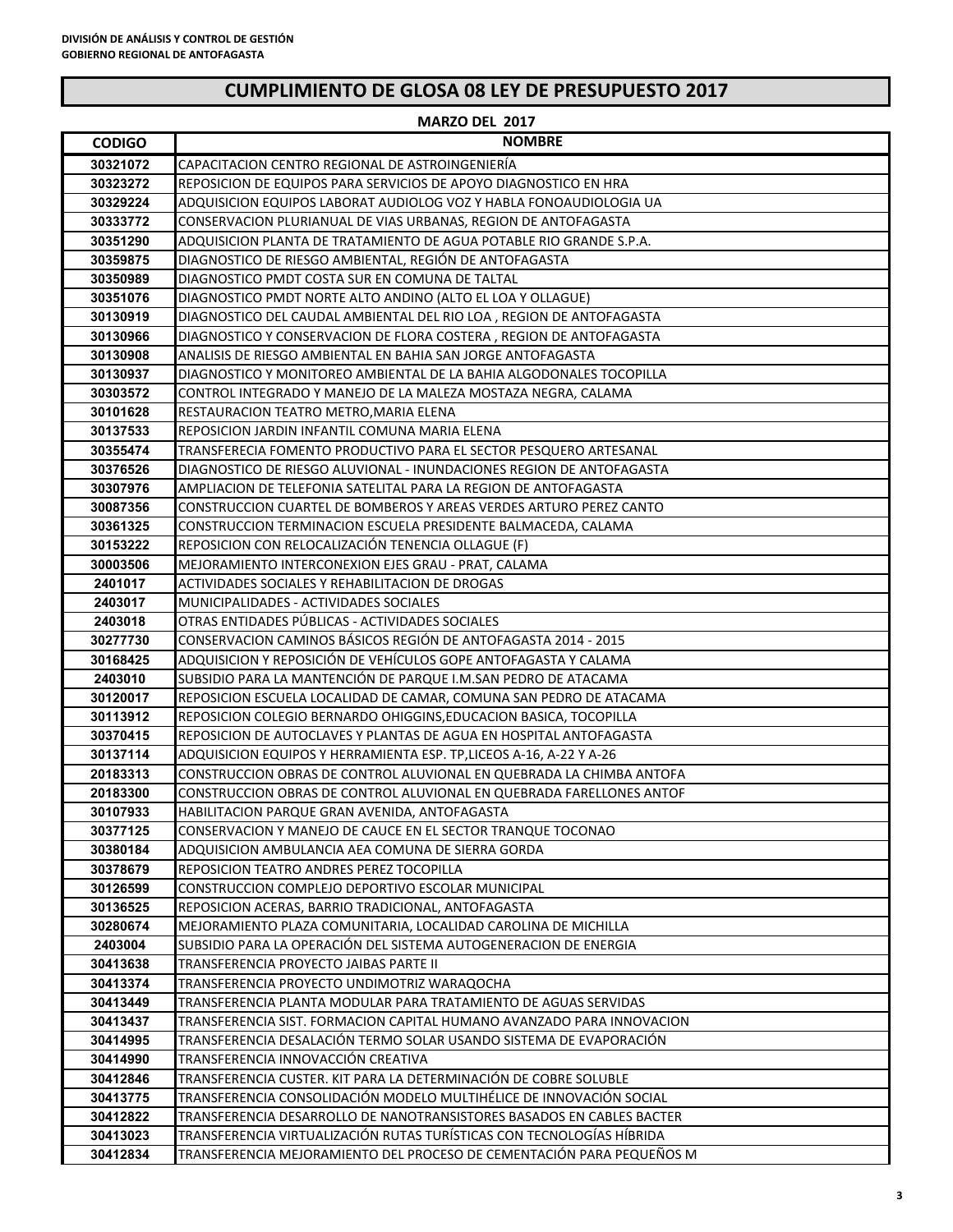| MARZO DEL 2017        |                                                                                                                                       |  |
|-----------------------|---------------------------------------------------------------------------------------------------------------------------------------|--|
| <b>CODIGO</b>         | <b>NOMBRE</b>                                                                                                                         |  |
| 30412829              | TRANSFERENCIA ENERGÍA SOLAR Y AGUA DE MAR PARA LA PEQUEÑA MINERÍA                                                                     |  |
| 30412847              | TRANSFERENCIA SIST. BIOTECNOLÓGICO REMOCIÓN METALES PESADOS RILES                                                                     |  |
| 30413077              | TRANSFERENCIA IMPLEMENTACIÓN DE MODELO DE CULTIVO DEL DORADO EN LA II                                                                 |  |
| 30413089              | TRANSFERENCIA ALMACENAMIENTO SOLAR LINO3                                                                                              |  |
| 30413074              | TRANSFERENCIA POSICIONAMIENTO LABORATORIO TECNOLOGÍAS SOLARES                                                                         |  |
| 30413126              | TRANSFERENCIA DIVERSIFICACIÓN PRODUCTIVA DE LAS ÁREAS DE MANEJO                                                                       |  |
| 30413101              | TRANSFERENCIA EVALUACION ECONOMICA DE PRODUCCION DE BATERIAS DE LITIO                                                                 |  |
| 30413135              | TRANSFERENCIA DES. TECNOLÓGICO PARA INDUS. ACUÍCOLA PERLERA ABALON                                                                    |  |
| 30416730              | TRANSFERENCIA FORMACION INTEGRAL PARA LA INSERCION LABORAL                                                                            |  |
| 30378223              | ADQUISICION CAMIÓN PARA CONTENEDORES Y 68 CONTENEDORES SOTERRADOS                                                                     |  |
| 30366996              | MEJORAMIENTO SISTEMA DE GENERACION ELECTRICA SAN PEDRO DE ATACAMA                                                                     |  |
| 30394022              | CONSERVACION MAYOR AERÓDROMO DE BARRILES. COMUNA DE TOCOPILLA. II RE                                                                  |  |
| 30385931              | TRANSFERENCIA PROGRAMA PARA PESCADORES ARTESANALES DE TOCOPILLA                                                                       |  |
| 30399589              | TRANSFERENCIA EFICIENCIA ENERGÉTICA, REGIÓN DE ANTOFAGASTA                                                                            |  |
| 2403010-1             | SUBSIDIO PARA LA MANTENCIÓN DE PARQUE I.M.MEJILLONES                                                                                  |  |
| 30399622              | TRANSFERENCIA PROGRAMA EMERGENCIA PRODUCTIVA TOCOPILLA                                                                                |  |
| 30423045              | TRANSFERENCIA PROGRAMA DE MEJORAMIENTO URBANO Y EQUIPAMIENTO COMUNAL                                                                  |  |
| 30379873              | ADQUISICION DOS MINIBUSES DESTINADO AL TRANSPORTE DE PERSONAS EN S                                                                    |  |
| 30299573              | MEJORAMIENTO PARQUE TEMÁTICO LOCALIDAD DE BAQUEDANO                                                                                   |  |
| 30353279              | MEJORAMIENTO PASEO IGNACIO CARRERA PINTO DE MARIA ELENA                                                                               |  |
| 30108039              | MEJORAMIENTO SISTEMA DE AGUA POTABLE LOCALIDAD DE TALABRE                                                                             |  |
| 3301010-1<br>30418631 | APLICACIÓN LETRA A) ART. 4° TRANSITORIO LEY N° 20.378 (TAXIS)<br>Transferencia Convocatoria De Iniciativas Innovación Agroalimentario |  |
| 30417023              | Transferencia Diseño De Programa De Magíster En Temas De Cti                                                                          |  |
| 30401577              | Transferencia Programa Regional De Apoyo Al Emprendimiento Dinámico                                                                   |  |
| 30401824              | Transferencia Programa Apoyo Entorno De Innovación y Emprendimiento                                                                   |  |
| 30401832              | Transferencia Programa De Transferencia a Proyectos Para El Entorno                                                                   |  |
| 30401823              | Transferencia Innovación y Emprendimiento ¿Made In Antofagasta¿                                                                       |  |
| 30401724              | Transferencia Programa De Innovación para fortalecer el Entorno.                                                                      |  |
| 30390924              | CONSTRUCCION OBRAS DE CONTROL ALUVIONAL QUEB. URIBE, ANTOFAGASTA                                                                      |  |
| 30360227              | MEJORAMIENTO DE LAS DEPENDENCIAS DE LA ASOCIACIÓN DE MUNICIPALIDADES                                                                  |  |
| 30428972              | TRANSFERENCIA JUNTA NACIONAL DE BOMBEROS (EQUIPOS Y EQUIPAMIENTO)                                                                     |  |
| 30127208              | CONSTRUCCION MEMORIAL TOPATER CALAMA                                                                                                  |  |
| 30249472              | ADQUISICION DE BUSES ILUSTRE MUNICIPALIDAD DE CALAMA                                                                                  |  |
| 30398230              | ADQUISICION SISTEMA MODULAR JUZGADO POLICIA COMUNA DE SIERRA GORDA                                                                    |  |
| 30380575              | ADQUISICION REPOSICION BUS MUNICIPAL ORGANIZACIONES COMUNITARIAS                                                                      |  |
| 30398274              | AMPLIACION SISTEMA AGUA POTABLE RURAL AYLLU DE CUCUTER                                                                                |  |
| 30345674              | REPOSICION CON RELOCALIZACIÓN DEL RETÉN ALEMANIA (MC)                                                                                 |  |
| 30398282              | TRANSFERENCIA PROGRAMA DE FOMENTO PARA PESCADORES ARTESANALES                                                                         |  |
| 30124596              | CONSTRUCCION PARQUE COMUNITARIO RENE SCHNEIDER                                                                                        |  |
| 30426773              | ADQUISICION VEHICULO Y EQUIPAMIENTO VIGILANCIA R. MARINA RINCONADA                                                                    |  |
| 30344426              | RESTAURACION MUSEO MUNICIPAL DE MEJILLONES                                                                                            |  |
| 30133005              | NORMALIZACION URBANIZACION NUEVOS LOTEOS TOCONAO                                                                                      |  |
| 30133006              | CONSTRUCCION ADUCCION SOLAR LOCALIDAD DE SOCAIRE                                                                                      |  |
| 30420635<br>30387622  | CONSTRUCCION CUBIERTAS LIVIANAS EN MULTICANCHAS, CALAMA<br>ADQUISICION DE EQUIPAMIENTO DE ARCHIVO                                     |  |
| 30361423              | ADQUISICION CAMARAS DE SEGURIDAD SERVICIO MEDICO LEGAL II REGION                                                                      |  |
| 30402079              | MEJORAMIENTO DE SERVICIO DE CARDIOLOGIA EN HOSPITAL DE ANTOFAGASTA                                                                    |  |
| 30429024              | ADQUISICION DE VEHICULOS POLICIALES PDI II REGION POLICIAL DE ANTOF                                                                   |  |
| 30423338              | ADQUISICION TECNOLOGIAS INFORMATICAS PDI CALAMA                                                                                       |  |
| 30444080              | CONSERVACION CAMINO BÁSICO, RUTA 23-CH, SECTOR SOCAIRE - PASO SICO                                                                    |  |
| 30085180              | REPOSICION CENTRO DE LA MUJER MANANTIAL DE TOCOPILLA                                                                                  |  |
| 30414872              | ADQUISICION EQUIPOS Y EQUIPAMIENTO CONSULTORIO BAUTISTA, AFTA                                                                         |  |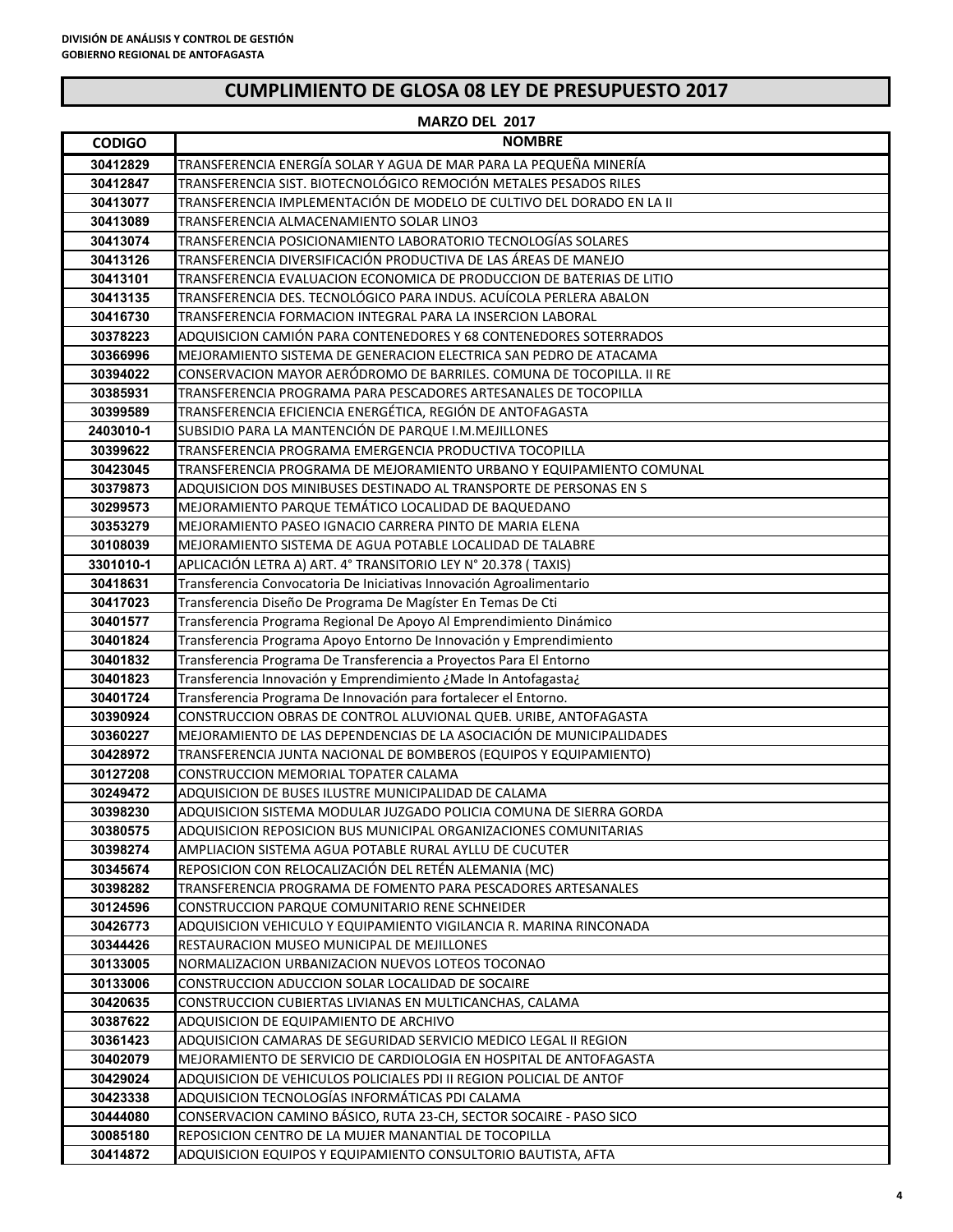|               | MARZO DEL 2017                                                                        |
|---------------|---------------------------------------------------------------------------------------|
| <b>CODIGO</b> | <b>NOMBRE</b>                                                                         |
| 30443628      | MEJORAMIENTO CANCHA DE FUTBOL DE PAPOSO                                               |
| 30447122      | ADQUISICION SEGUNDA ETAPA ADQUISICION CARROS BOMBA COMUNA CALAMA                      |
| 30168774      | REPOSICION CUARTEL 1° COMPAÑÍA DE BOMBEROS - MEJILLONES                               |
| 30455581      | ADQUISICION CARRO BOMBA 1RA COMPAÑÍA DE BOMBEROS MEJILLONES                           |
| 30366991      | CONSTRUCCION OBRAS DE MACROURBANIZACION SECTOR LA CHIMBA ANTOFAGAST (DISEÑO)          |
| 30457676      | AMPLIACION RED DE AGUA POTABLE LA CHIMBA ALTA, ANTOFAGASTA (DISEÑO)                   |
| 30101278      | REPOSICION CUARTEL DE BOMBEROS POBLACIÓN ALEMANIA, CALAMA                             |
| 30457729      | CONSERVACION CAMINO BÁSICO, SECTOR AYQUINA - CUPO                                     |
| 30126909      | ADQUISICION EQUIPOS UNIDAD ANATOMÍA PATOLÓGICA HRA                                    |
| 30448772      | DIAGNOSTICO PLAN MARCO DE DESARROLLO TERRITORIAL COSTA NORTE                          |
| 30219474      | CONSTRUCCION PLAZAS DIVERSOS SECTORES MEJILLONES                                      |
| 30420683      | CONSTRUCCION PARQUES VECINALES CALAMA                                                 |
| 30463222      | CONSERVACION COSAM RENDIC ANTOFAGASTA                                                 |
| 30462238      | INVESTIGACION ESTUDIO POLIMETALES Y PERFIL EPIDEM. EN HABIT. ANTOF.                   |
| 30250022      | CONSERVACION EDIFICIO EX RESGUARDO MARITIMO IND - ANTOFAGASTA                         |
| 30459748      | ADQUISICION Y ORTORRECTIFICACION IMAGENES SATELITALES BORDE COSTERO                   |
| 30334022      | ADQUISICION Y REPOSICION EQUIPOS Y EQUIPTO EN HOSPITAL DE TALTAL                      |
| 30455585      | ADQUISICION CAMIÓN MULTIPROPÓSITO PARA LA COMUNA DE TALTAL                            |
| 30463593      | ADQUISICION EXCAVADORA PARA LA COMUNA DE TALTAL                                       |
| 30465409      | ADQUISICION DE INSTALACIONES MODULARES PARA PSIQUIATRIA HRA                           |
| 30401895      | CONSTRUCCION DIALISIS MODULAR HOSPITAL DE MEJILLONES                                  |
| 30463928      | ADQUISICION DE BICICLETEROS Y BASUREROS PARA DISTINTOS SECTORES DE                    |
| 30467399      | CONSERVACION CAMINO BÁSICO, SECTOR PAPOSO - CALETA EL COBRE                           |
| 30367047      | AMPLIACION Y RELOCALIZACION PARVULO ESCUELA E-26 SAN PEDRO DE AT                      |
| 30463884      | ADQUISICION MAQUINARIAS PARA ASEO Y ORNATO DIVERSAS PLAZAS Y CALLES                   |
| 30470588      | CONSERVACION HOSPITAL MARCOS MACUADA DE TOCOPILLA                                     |
| 30251023      | REPOSICION CENTRO DE LA MUJER DE ANTOFAGASTA                                          |
| 30467587      | EQUIPAMIENTO CUARTEL DE BOMBEROS ARTURO PEREZ CANTO                                   |
| 30127527      | MEJORAMIENTO AMPLIACION SISTEMA DE AGUA POTABLE RURAL DE LASANA                       |
| 30408629      | ADQUISICION CARRO DE ARRASTRE PROGRAMA DE PREVENCIÓN Y ATENCIÓN VCM                   |
| 30402424      | CAPACITACION Y ATENCIÓN VIOLENCIA CONTRA LA MUJER REGIÓN ANTOFAGASTA                  |
| 30375022      | CONSTRUCCION CECOSF COVIEFI ANTOFAGASTA                                               |
| 30374976      | CONSTRUCCION SERVICIO DE URGENCIA DE ALTA RESOLUCION COVIEFI                          |
| 30076880      | NORMALIZACION HOSPITAL 21 DE MAYO DE TALTAL                                           |
| 30470740      | TRANSFERENCIA PROMOCIÓN DE INVERSIONES Y DESARROLLO DE PROVEEDORES                    |
| 30459835      | ADQUISICION CAMIÓN RECOLECTOR PARA LOS PUEBLOS ALTO EL LOA                            |
| 30116086      | REPOSICION POSTA TOCONAO, COMUNA SAN PEDRO DE ATACAMA                                 |
| 30474688      | CICITEM, CENTRO DE INVESTIGACION CIENTIFICO - TECNOLOGICO PARA LA MINERIA             |
| 30414877      | ADQUISICION - REPOSICION EQUIPOS-EQUIPAMIENTO CENTRO ODONTOLOG UA                     |
| 30442725      | REPOSICION VEHÍCULOS Y ADQ. EQUIPOS-EQUIPAM INTELEG AFTA- CALAMA                      |
| 30459077      | ADQUISICION CAMIONES SISTEMA DE RECOLECCION RSD, COMUNA TOCOPILLA                     |
| 30464293      | ADQUISICION VEHÍCULOS DE TRASLADO PARA PACIENTES TELETON CALAMA                       |
| 30474500      | ADQUISICION POSTES SOLARES POBLACION SAN LORENZO                                      |
| 30076886      | NORMALIZACION DEL HOSPITAL DE MEJILLONES                                              |
| 30108048      | REPOSICION POSTA RURAL PEINE COMUNA DE SAN PEDRO DE ATACAMA                           |
| 30126713      | MEJORAMIENTO SERVICIO DE PSIQUIATRÍA HOSPITAL REGIONAL ANTOFAGASTA                    |
| 30324023      | HABILITACION HOSPITAL REGIONAL PARA HOSPITAL CLINICO UNIV. DE ANTOF.(PREFACTIBILIDAD) |
| 30402476      | CONSTRUCCION DISPOSITIVO DE SALUD SAN PEDRO DE ATACAMA (PREFACTIBILIDAD)              |
| 30452924      | CONSTRUCCION CENTRO DE SALUD, REHABILITACIÓN DROGAS CALAMA                            |
| 30457688      | CONSTRUCCION UNIDAD DE APOYO DIAGNOSTICO MEDICINA NUCLEAR EN COA                      |
| 30465791      | NORMALIZACION BRAQUITERAPIA EN CENTRO ONCOLOGICO(COA) DE ANTOFAGASTA                  |
| 30474248      | CONSERVACION DE ACERAS EN ANTOFAGASTA                                                 |
| 30474249      | CONSERVACION SOMBREADEROS PLAZAS CALAMA                                               |